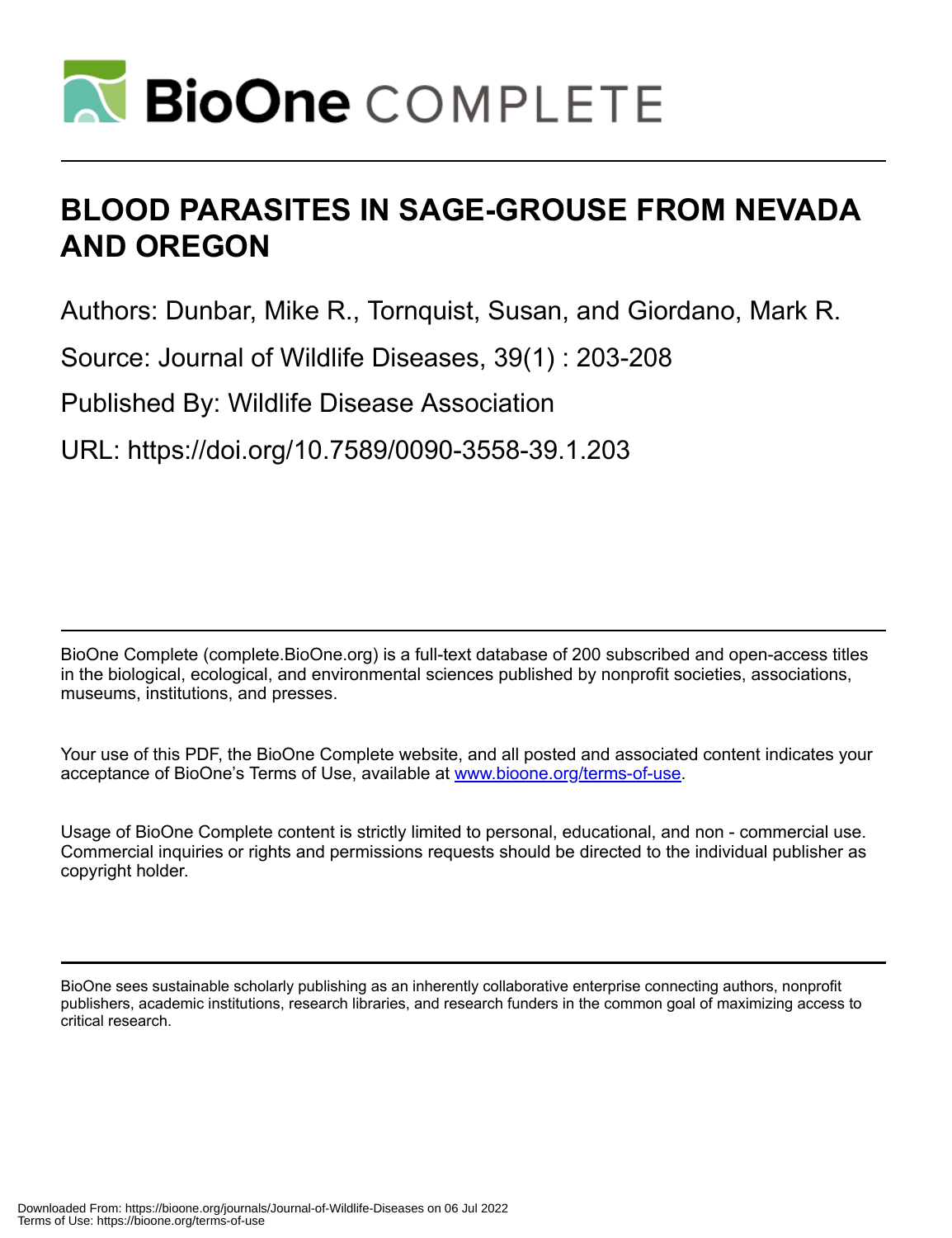# **BLOOD PARASITES IN SAGE-GROUSE FROM NEVADA AND OREGON**

## **Mike R. Dunbar,**1,3 **Susan Tornquist,**<sup>2</sup> **and Mark R. Giordano**<sup>1</sup>

<sup>1</sup> US Fish and Wildlife Service, Sheldon/Hart Mountain National Wildlife Refuge Complex, Biological Investigations Unit, P.O. Box 111, Lakeview, Oregon 97630, USA

<sup>2</sup> Department of Biomedical Sciences, Oregon State University, Corvallis, Oregon 97331, USA

<sup>3</sup> Corresponding author (email: mike\_dunbar@fws.gov)

ABSTRACT: Peripheral blood smears from 196 adult and yearling female greater sage-grouse (*Centrocercus urophasianus*) were examined for blood parasites (167 from the breeding and 29 from the brood-rearing season) to determine prevalence of blood parasites, to attempt to correlate infection with chick survival, and to establish base-line values of prevalence in sage-grouse from Nevada and Oregon (USA). Birds were captured and released on two study areas during 1999– 2001; Sheldon National Wildlife Refuge (SNWR) in northwestern Nevada, and Hart Mountain National Antelope Refuge (HMNAR) in southeastern Oregon. Birds from a third study area, Beaty's Butte grazing allotment (BB) in southeastern Oregon, were sampled in 2000 and 2001. Overall, 19 birds (10%) were positive for *Leucocytozoon lovati* (=*L. bonasae*), 1 (0.5%) for *Plasmodium pedioecetii,* and 2 (1%) for microfilariae. Although prevalence of *L. lovati* on HMNAR was 39% during the breeding season in 1999 and 100% during the brood-rearing season in 2000, statistically, prevalence of *L. lovati* among study areas and years was not different. However, there were statistical differences between capture periods. Overall, 31% of the hens were positive for *L. lovati* during the brood-rearing season compared to 6% during the breeding season. There was no difference in packed cell volume between infected and non-infected birds and no difference between age-classes. However, mean sage-grouse productivity on HMNAR was higher (1.6 chicks/hen) for non-infected  $(n=10)$  compared to infected hens  $(0.7 \text{ chicks/hen}; n=7)$ , during 1999. Based on these limited observations on HMNAR in 1999, the possible effects that *L. lovati* may have on young sage-grouse could be detrimental to sage-grouse populations in Nevada and Oregon.

*Key words:* Blood parasites, *Centrocercus urophasianus, Leucocytozoon lovati,* Nevada, Oregon, *Plasmodium,* sage-grouse.

#### **INTRODUCTION**

Despite management and research efforts that date to the 1930s (Girard, 1937), breeding populations of sage-grouse (*Centrocercus urophasianus*), a once abundant sagebrush-steppe obligate, have declined by at least 17–47% throughout much of their range (Connelly and Braun, 1997). Current distribution extends south from southern Saskatchewan and Alberta (Canada), western North and South Dakota, Montana, Wyoming, Utah, Colorado, eastern Washington, Idaho, Oregon, Nevada, and northeastern California (USA) (Johnsgard, 1983; Drut, 1994). These declines have been attributed to degradation of sagebrush (*Artemesia* spp.) stands from excessive livestock grazing during the late 1800s and early 1900s, sagebrush control programs, agricultural conversions, introduction of exotic plant species, and alteration of natural fire regimes (Dalke et al., 1963; Braun et al., 1977; Johnsgard, 1983; Crawford and Lutz, 1985; Martin, 1990; Drut, 1994). However, impacts of disease, including blood parasites, on sage-grouse populations have not been adequately investigated. To aide in this investigation, data is needed on the prevalence of blood parasites in sage-grouse in portions or all of their range.

Protozoan and helminth parasites of sage-grouse have been reported by workers in Colorado (Stabler et al., 1966; Stabler, 1974; Stabler et al., 1977), Wyoming (Boyce, 1990), California (Gibson, 1990), and Washington (Clark et al., 1968). Stabler et al. (1977) identified *Plasmodium pedioecetii, Haemoproteus canachites, L. bonasae* (5*L. lovati*), *Trypanosoma avium,* and microfilariae from blood films from 361 sage-grouse from Colorado.

The influence of hematozoan parasites,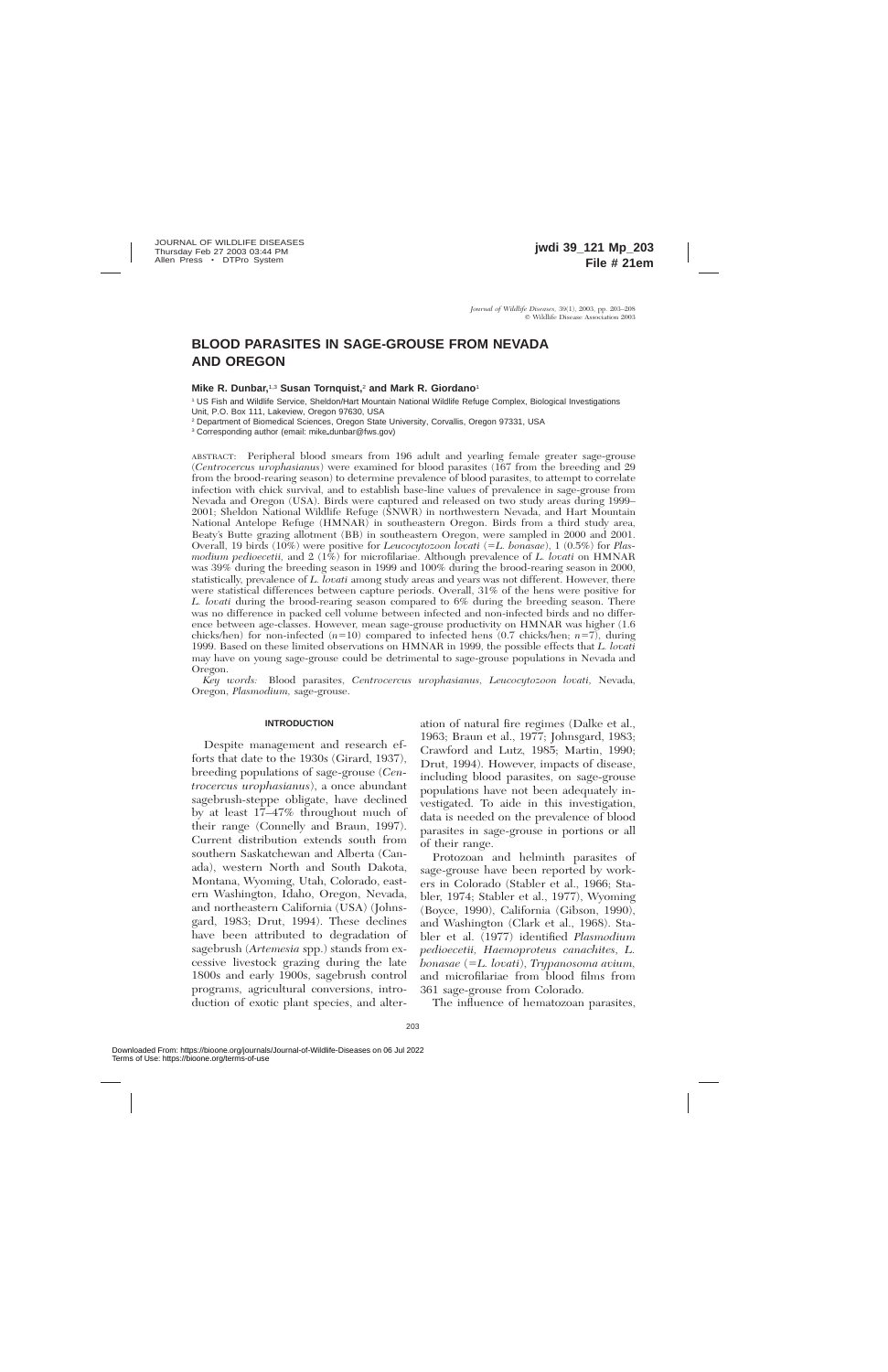including *L. lovati* (=*L. bonasae*), on the productivity of sage-grouse is unknown. This study was part of a larger study of sage-grouse ecology, and was conducted to investigate exposure to and prevalence of blood parasites in free-ranging sagegrouse, to determine if infection of hens with blood parasites is correlated to chick survival, and to establish base-line values of blood parasite prevalence in Nevada and Oregon. This is the first known study to evaluate the prevalence of blood parasites in sage-grouse in these states.

### **MATERIALS AND METHODS**

Birds were sampled from three areas: Sheldon National Wildlife Refuge (SNWR;  $41^{\circ}45'$ N,  $119^{\circ}15'$ W) in northwestern Nevada; Hart Mountain National Antelope Refuge  $(HMNAR; 42°30'N, 119°40'W)$  in southeastern Oregon, and Beaty's Butte grazing allotment  $(BB; 42^{\circ}05'N, 119^{\circ}20'W)$ , also in southeastern Oregon. Both SNWR and HMNAR are administered by the US Fish and Wildlife Service (USFWS), and BB is administered by the Bureau of Land Management (BLM). Two major land management practices in these study areas include livestock grazing and prescribed fire. On SNWR (232,294 ha), livestock grazing was eliminated in 1994; on HMNAR  $(87,25\overline{3}$  ha) grazing was eliminated in 1990, and on BB (220,301 ha) livestock grazing has averaged 14,000 ''animal unit months'' since 1989 (BLM, upubl. data). Prescribed fire is a primary rangeland management practice on all three study areas.

During their breeding (March–May) and brood-rearing (July–August) season, sagegrouse were located with spotlights and captured at night on their roosts with long-handled nets (Giesen et al., 1982; Wakkinen et al., 1992). Sex and age of captured birds were determined from wing molt and plumage characteristics (Crunden, 1963; Beck et al., 1975; Ottomeir and Crawford, 1996). Sage-grouse productivity (chicks/hen) was calculated as the number of chicks recruited to 1 August divided by the total number of radio-marked hens still alive at the onset of nesting.

Blood was taken from the cutaneous ulnar vein and fresh, non-anti-coagulated blood was used to make smears on glass slides. Smears were air-dried and sent unfixed to the Veterinary Diagnostic Laboratory (VDL), Oregon State University, Corvallis, Oregon for detection of blood parasites. Smears were stained in Wright's Giemsa and first scanned under low

dry magnification  $(100\times)$  before being scanned under oil immersion  $(1,000\times)$ . Fifteen  $100\times$ fields with an average of 10,000 erythrocytes per field were scanned on each slide. Intensity of infection was recorded as ''low'' if a mean of one or fewer parasite was seen per 100X field, and ''many'' if there were more than a mean of one parasite per  $100 \times$  field. Representative slides were sent to Dr. Ellis Greiner (Department of Pathobiology, College of Veterinary Medicine, University of Florida, Gainesville, Florida, USA) for identification of species. Identification of species was based on morphology of gametocytes coupled to host specificity (Greiner, 1991).

In addition, packed cell volume (PCV) of 130 birds negative for *L. lovati* were compared to PCV of 15 infected birds. These samples were collected into Microtainer EDTA tubes, placed in refrigeration and kept cool for 8–36 hr until shipment overnight to VDL for analysis.

Comparisons of prevalence of *L. lovati* were made between capture periods (breeding and brood-rearing) and age-classes (adult and yearling), and among study areas (HMNAR, SNWR, BB) and years (1999, 2000, 2001) using data from female sage-grouse only. Only female sage-grouse were captured because this study was part of a larger study investigating reproductive parameters of hens. Comparisons were made with prevalence of *L. lovati* because only three birds were positive for other parasites. More breeding season capture sessions occurred at all study areas than brood-rearing capture sessions (Table 1), so tests for differences between capture periods were made using data from those years in which capture data from both seasons were available (2000 and 2001 for HMNAR and SNWR, and 2001 for BB).

Hen productivity (chicks/hen) between infected  $(n=7)$  and non-infected  $(n=10)$  was compared. However, statistical analysis was not conducted due to missing data. This comparison was made for hens on HMNAR in 1999 only, because insufficient data on hen productivity was available for SNWR and BB and for other years. All available data were used for tests between age-classes and among study areas. All analyses were performed in SAS (Statistical Analysis Systems, Version 8.0, Cary, North Carolina, USA) using Fisher's exact test for  $2\times2$  tables (Freund and Wilson, 1997) and the Freeman-Halton test for larger tables (Freeman and Halton, 1951). The Freeman-Halton test is an extension of the Fisher's exact test for larger tables. A two sample *t*-test (Freund and Wilson, 1997) was used to test for differences in PCV between *L. lovati* infected and non-infected birds from both the breeding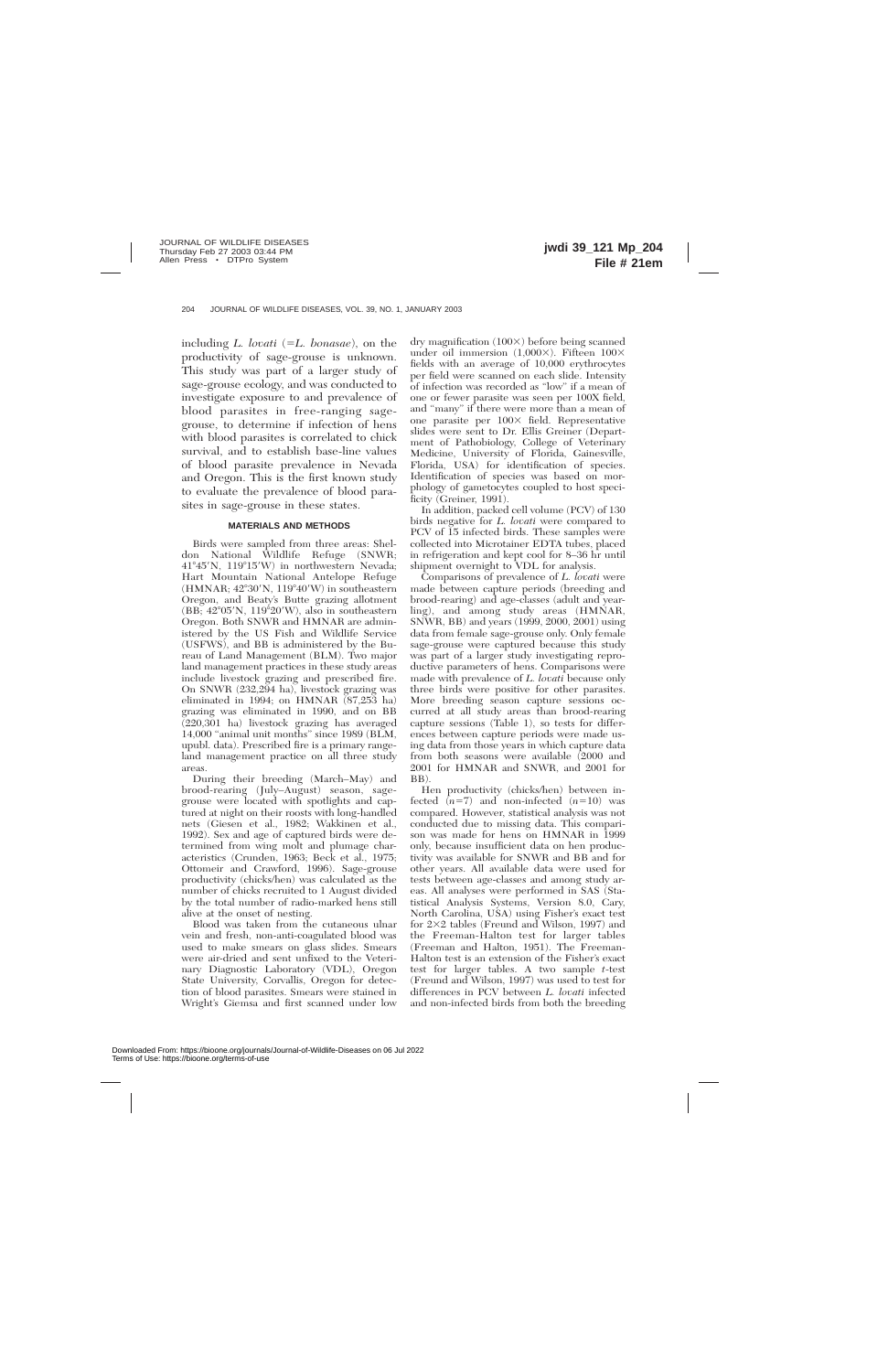| Study<br>areab | Year | Prevalence <sup>a</sup> |                         |  |
|----------------|------|-------------------------|-------------------------|--|
|                |      | Breeding season         | Brood-rearing<br>season |  |
| <b>HMNAR</b>   | 1999 | 39(7/18)                |                         |  |
|                | 2000 | 0(0/23)                 | 100(5/5)                |  |
|                | 2001 | 0(0/19)                 | 0(0/8)                  |  |
| <b>SNWR</b>    | 1999 | 6(1/16)                 |                         |  |
|                | 2000 | 5(1/20)                 | 0(0/2)                  |  |
|                | 2001 | 0(0/30)                 | 33(1/3)                 |  |
| BB             | 2000 | 8(1/12)                 |                         |  |
|                | 2001 | 0(0/29)                 | 27(3/11)                |  |

TABLE 1. Prevalence of *Leucocytozoon lovati* in female sage-grouse (*Centrocercus urophasianus*) captured in the breeding (March–May) and brood-rearing seasons (July–August) during 1991–2001 at Sheldon National Wildlife Refuge, Nevada, and Hart Mountain National Antelope Refuge and Beaty's Butte Allotment, Oregon.

<sup>a</sup> Prevalence is the percent of the sample infected with the parasite. The number in parentheses is the number positive for *L. lovati*/number sampled.

 $b$  SNWR = Sheldon National Wildlife Refuge, Nevada; HMNAR = Hart Mountain National Antelope Refuge, Oregon, and  $BB =$  Beaty's Butte grazing allotment, Oregon.

and brood-rearing capture periods. All tests were 2-tailed because no *a priori* assumptions were made about the directionality of differences. Significance was  $\alpha \leq 0.05$ .

#### **RESULTS**

Peripheral blood smears from 196 female greater sage-grouse (103 adults, 93 yearlings) were examined for blood parasites during the sage-grouse breeding  $(n=167)$  and brood-rearing  $(n=29)$  seasons from two areas (HMNAR and SNWR) during 1999–2001, and in an additional third area (BB) in 2000 and 2001. Overall, 19 birds (10%) were positive for *L. lovati,* 1 (0.5%) for *Plasmodium pedioecetii,* and 2 (1%) for microfilariae. In all cases, the intensity of infection was considered low. Prevalence of *L. lovati* and number of birds sampled by study area, year, and capture period can be found in Table 1.

Overall, 31% of the hens were positive for *L. lovati* during the breeding season compared to 6% during the brood-rearing season. Prevalence of *L. lovati* was different between capture periods for both HMNAR ( $P \le 0.001$ ) and BB ( $P = 0.02$ ), but not for SNWR  $(P=0.18)$ . Therefore, tests for differences in prevalence among study areas were performed using data from the breeding and brood-rearing seasons separately. No difference in *L. lovati* prevalence was detected between age-classes for any study area during either capture period  $(P\geq 0.12)$ , so age-classes were combined for analyses.

Prevalence of infection with *L. lovati* on HMNAR during the 1999 breeding season was 39% and 100% during the brood-rearing season in 2000, which were higher compared to other years and study areas. However, statistically, there was no difference between HMNAR and SNWR in prevalence of *L. lovati* among birds captured during the breeding season during 1999–2001 ( $P=0.09$ ), nor among the three study areas during 2000 and 2001  $(P=0.76)$ . Prevalence on HMNAR and SNWR during the 2000 and 2001 broodrearing season also was not different  $(P=0.62)$ , nor was prevalence on the three study areas during  $2001$  ( $P=0.22$ ).

The mean PCV for birds infected with *L. lovati* captured during the breeding season was 51 (SD $\pm$ 5, *n*=6), compared to 53  $(SD±8, n=113)$  for birds not infected, and these values were not different  $(t=0.75,$ df=117,  $P=0.45$ ). During the brood-rearing season, mean PCV of infected birds was 47 (SD $\pm$ 6, *n*=9) and mean PCV for birds not infected with *L. lovati* was 45  $(SD±6, n=17)$ , and there was no differ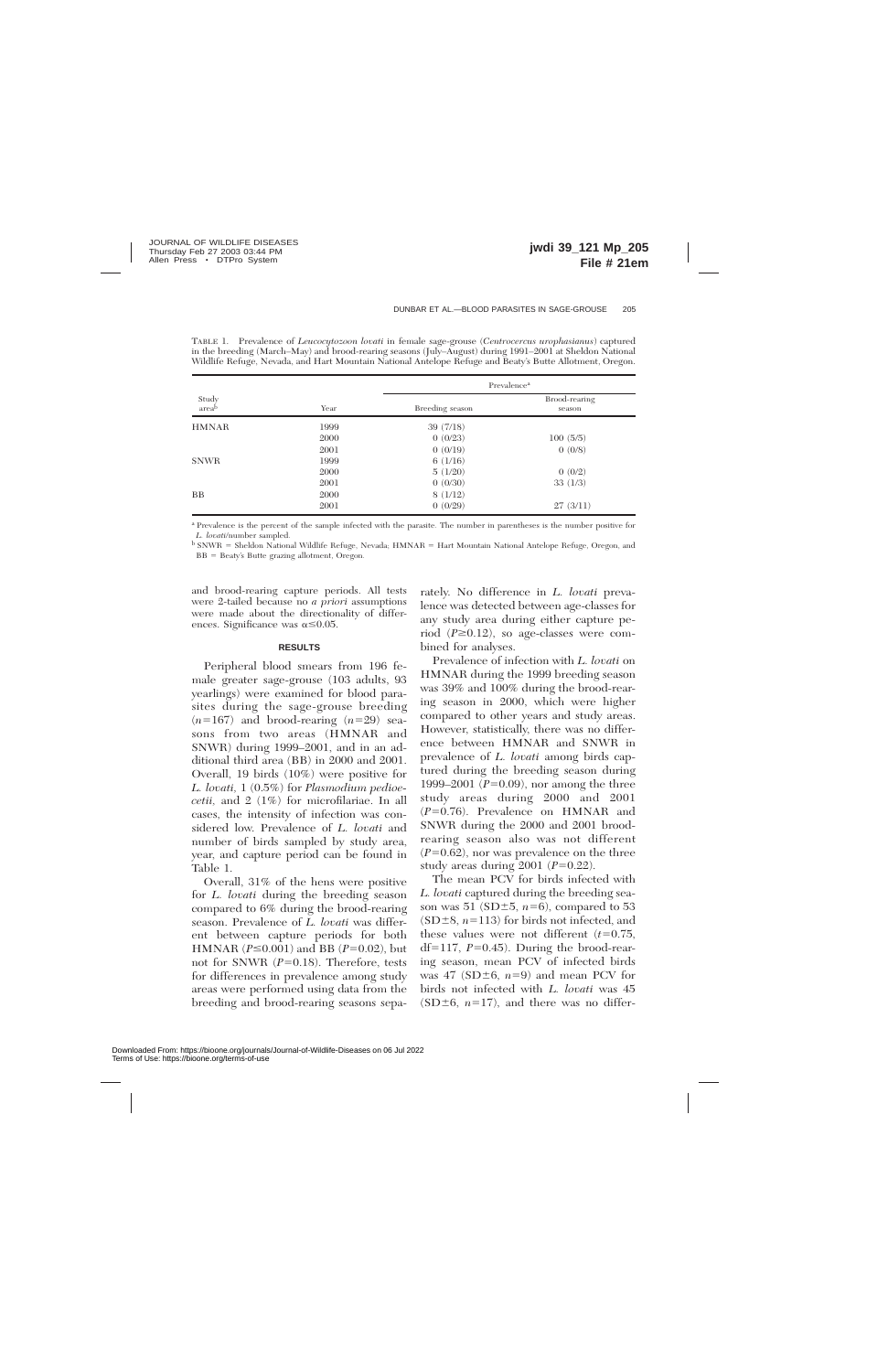ence in these values  $(t=-0.98, df=24,$  $P=0.34$ ).

However, mean sage-grouse productivity on HMNAR was higher (1.6 chicks/hen) for non-infected  $(n=10)$  compared to infected hens  $(0.7 \text{ chicks/hen}; n=7)$ , during 1999. Based on these limited data, infection of hens with *L. lovati* may have reduced chick survival on HMNAR.

# **DISCUSSION**

Several genera of protozoan parasites occur in the blood of birds. The most important are *Plasmodium, Haemoproteus,* and *Leucocytozoon* species, but *Trypanosoma* species may also be found (Zinkl, 1986). The hematozoan parasites require two hosts, with schizogony (asexual replication) occurring in the bird and gametogony (sexual phase) and sporogony (asexual replication) occurring in the vector. Often these organisms can be present without evidence of disease. However, some of these organisms can cause disease, particularly when the host becomes debilitated or stressed. Furthermore, naive and aberrant hosts may be seriously affected by such organisms (Zinkl, 1986). Birds that are not the normal host for *Leucocytozoon* can succumb to a highly lethal disease known as aberrant leucocytozoonosis when infected. In this case, schizonts are numerous in tissues, but parasites are absent from the blood (Fraser, 1986).

The virulence of most *Leucocytozoon* spp. is unknown and all that is known about the majority is that they occur in certain hosts. Species which have been considered pathogenic include *L. simondi* in the anatids, *L. smithi* in domestic turkeys, and *L. caulleryi* in domestic chickens (Greiner, 1991). O'Roke (1934) first reported losses in anatids in Michigan due to *L. simondi* and Skidmore (1932) found disease in domestic turkeys infected with *L. smithi.* Reproductive potential of domestic turkeys was examined and significant decreases were noted in egg weight, percent egg production, and percent hatchability, but not in fertility in groups

of hens infected compared to hens not infected (Jones et al., 1972). Initially, other species of *Leucocytozoon* were considered to induce mortalities in such groups as grouse (Clarke, 1935), but newer research did not confirm the pathogenicity suggested earlier (Fallis and Hope, 1950).

Clarke  $(1935)$  indicated *L. lovati*  $(=L.$ *bonasae* Clarke) may have been responsible for mortality in ruffed grouse chicks (*Bonasa umbellus*). Erickson et al. (1949) and Erickson (1953) studied infections of *L. lovati* (5*L. bonasae*) during an 11 yr project and concluded that it was probably a harmless parasite that had little influence on the grouse cycle. They suggest that the parasite might cause juvenile mortality. However, the traditional view that blood parasites are only slightly or not pathogenic has been challenged, as recent research has revealed important alterations in infected birds (Bennett et al., 1993; Nordling et al., 1998; Raidal and Jaensch, 2000).

Sage-grouse in this study have a lower overall prevalence (11%) for blood parasites compared to that reported in most other states. Stabler et al. (1977) examined blood films from 361 sage-grouse from Colorado collected from 1974–76 and found 182 (50%) were positive for hemoparasites (*L. bonasae*,  $=L$ *. lovati*; 45% pos.), *H. canachites* (9%), *Trypanosoma avium* (8%), *Plasmodium pedioecetii* (1%), and microfilariae (3%). Gibson (1990) found only *Haemoproteus* spp. in 37.5% of 184 sage-grouse sampled over a 5 yr period in California. However, grouse in our study had such a low intensity of infection with blood parasites that we may have missed observing parasites in some birds, underestimating prevalence.

We found a higher prevalence of blood parasites (31%) during the July–August (brood-rearing) period compared to the March–May (breeding) period (6%). This has also been reported in other studies (Stabler et al., 1977; Barnard and Bair, 1986). Stabler et al. (1977) found the prevalence of blood parasites in sage-grouse in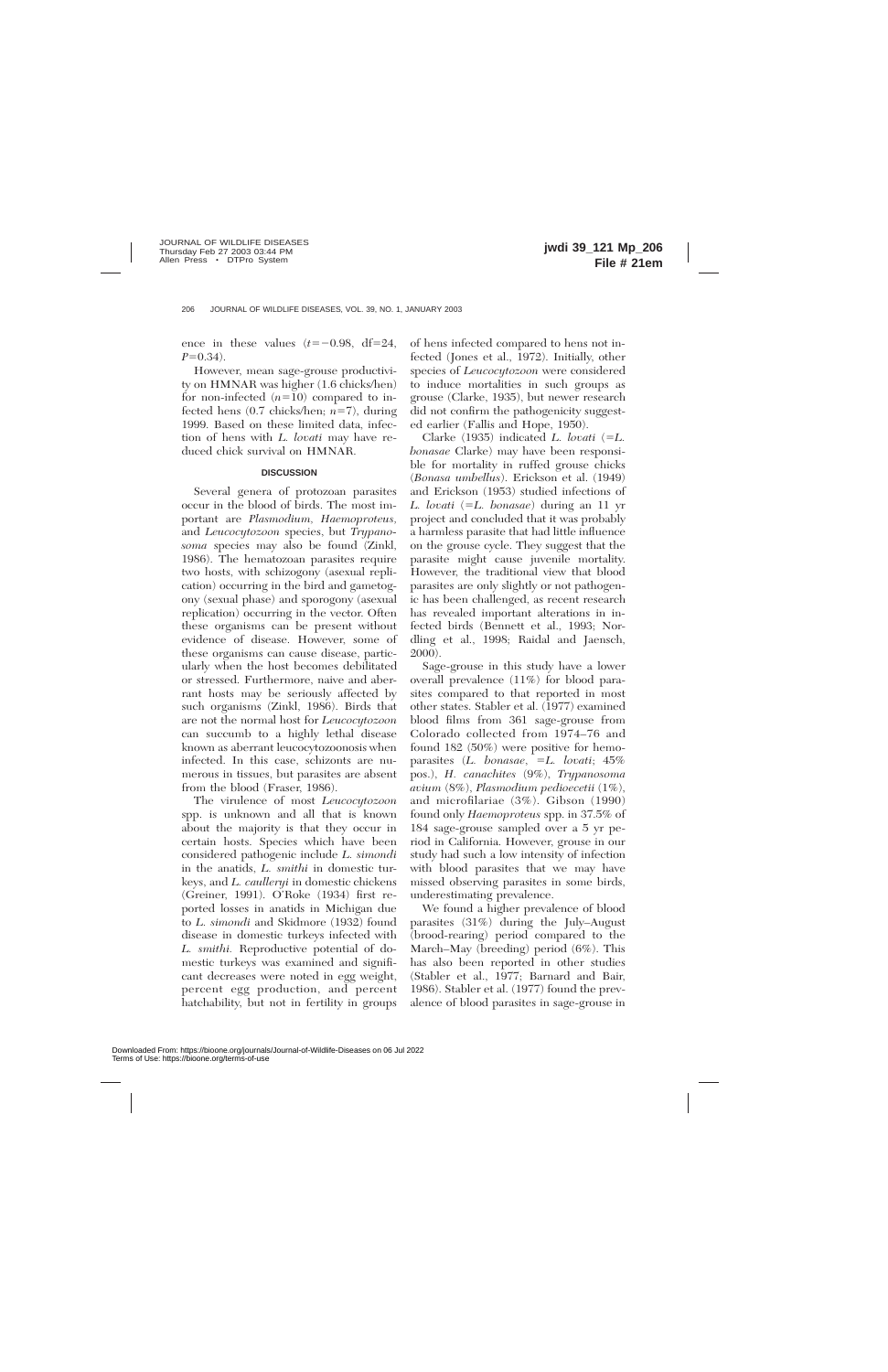Colorado increased from January–March (15%), to April (34%), to May (76%), and was 100% in birds sampled in July–September.

We found a declining prevalence of blood parasites in sage-grouse captured during the breeding season on HMNAR during 1999 compared to 2000 and 2001. The reasons for this are not clear but may be attributed to vector population abundance. Species of *Leucocytozoon* are transmitted by blood-sucking black flies (Simuliidae; Greiner, 1991). These vector populations may have been higher in 1999 due to the relatively high precipitation levels in the area in 1998, which caused higher water levels in the spring and early summer of 1999. Immature stages of black flies are restricted to running water (Fraser, 1986).

Packed cell volume can be used to detect anemia, which is often a clinical sign of blood parasitism in some avian species, including those infected with *Leucocytozoon* spp. (Amand, 1986; Fraser, 1986). Anemia can affect avian production (Fraser, 1986). Therefore, we used PCV in an attempt to detect anemia in infected birds. Amand (1986) reported PCV values between 37% and 53% for most avian species. Mean packed cell volume for infected birds we sampled was  $51\%$  (SD $\pm 5$ ), possibly indicating no anemia. We also found no significant differences in PCV between infected and non-infected grouse. This could suggest that infection with *L. lovati* was having no ill effects on the grouse resulting in anemia. However, chronic, low level, blood loss due to blood parasitism may not have resulted in significantly lower PCV values compared to acute blood loss (Amand, 1986). Also, the lack of low values of PCV could possibly be due to low intensity infections, which we observed in our birds. However, *L. lovati* may not be pathogenic in adult sage-grouse, even at higher intensities. Why there is a difference in chick survival between infected and non-infected hens is unknown. However, small sample size must be a consideration.

Based on our limited observations on HMNAR in 1999, the possible effects that blood parasites may be having on young sage-grouse in some years could be detrimental to sage-grouse populations in Nevada and Oregon. Research that will demonstrate the presence and effects of either the mature or immature stages of *L. lovati* in sage-grouse chicks will be necessary to determine its pathogenicity.

#### **ACKNOWLEDGMENTS**

We are grateful for the assistance, enthusiasm, and foresight of J. Crawford, who has given so much of himself in the pursuit of knowledge concerning upland birds, especially sagegrouse and this project. We wish to thank the following people for field assistance: D. Davis, M. Byrne, M. Gregg, and a number of students, technicians, and volunteers. We also wish to thank E. Greiner for his critical review of the manuscript. We are grateful to the USFWS, BLM, National Fish and Wildlife Foundation, Nevada Bighorns Unlimited, and the Nevada Chukar Foundation for providing funding for this project.

#### **LITERATURE CITED**

- AMAND, W. B. 1986. Avian clinical hematology and blood chemistry. *In* Zoo and Wild Animal Medicine, 2nd Edition, M. B. Fowler (ed.). W. B. Saunders Co., Philadelphia, Pennsylvania, pp. 264–276.
- BARNARD, W. H., AND R. D. BAIR. 1986. Prevalence of avian hematozoa in central Vermont. Journal of Wildlife Diseases 22: 365–374.
- BECK, T. D., R. B. GILL, AND C. E. BRAUN. 1975. Sex and age determine determination of sage grouse from wing characteristics. Game Information Leaflet #49 (revised). Colorado Division of Wildlife, Denver, Colorado, 4 pp.
- BENNETT, G. F., M. A. PEIRCE, AND R. W. ASHFORD. 1993. Avian hematozoa: Mortality and pathogenicity. Journal of Natural History 27: 993–1001.
- BOYCE, M. S. 1990. The red queen visits sage grouse leks. American Zoologist 30: 263–270.
- BRAUN, C. E., T. BRITT, AND R. O. WALLESTAD. 1977. Guidelines for maintenance of sage grouse habitats. Wildlife Society Bulletin 5: 99–106.
- CLARKE, C. H. D. 1935. The dying-off of ruffed grouse. Trans American Game Conference 21: 402–405.
- CLARKE, G. W., M. A. LEE, AND D. E. LIEB. 1968. Avian hematozoa of central Washington. Bulletin Wildlife Disease Association 4: 15.
- CONNELLY, J. W., AND C. E. BRAUN. 1997. Longterm changes in sage grouse *Centrocercus uro-*